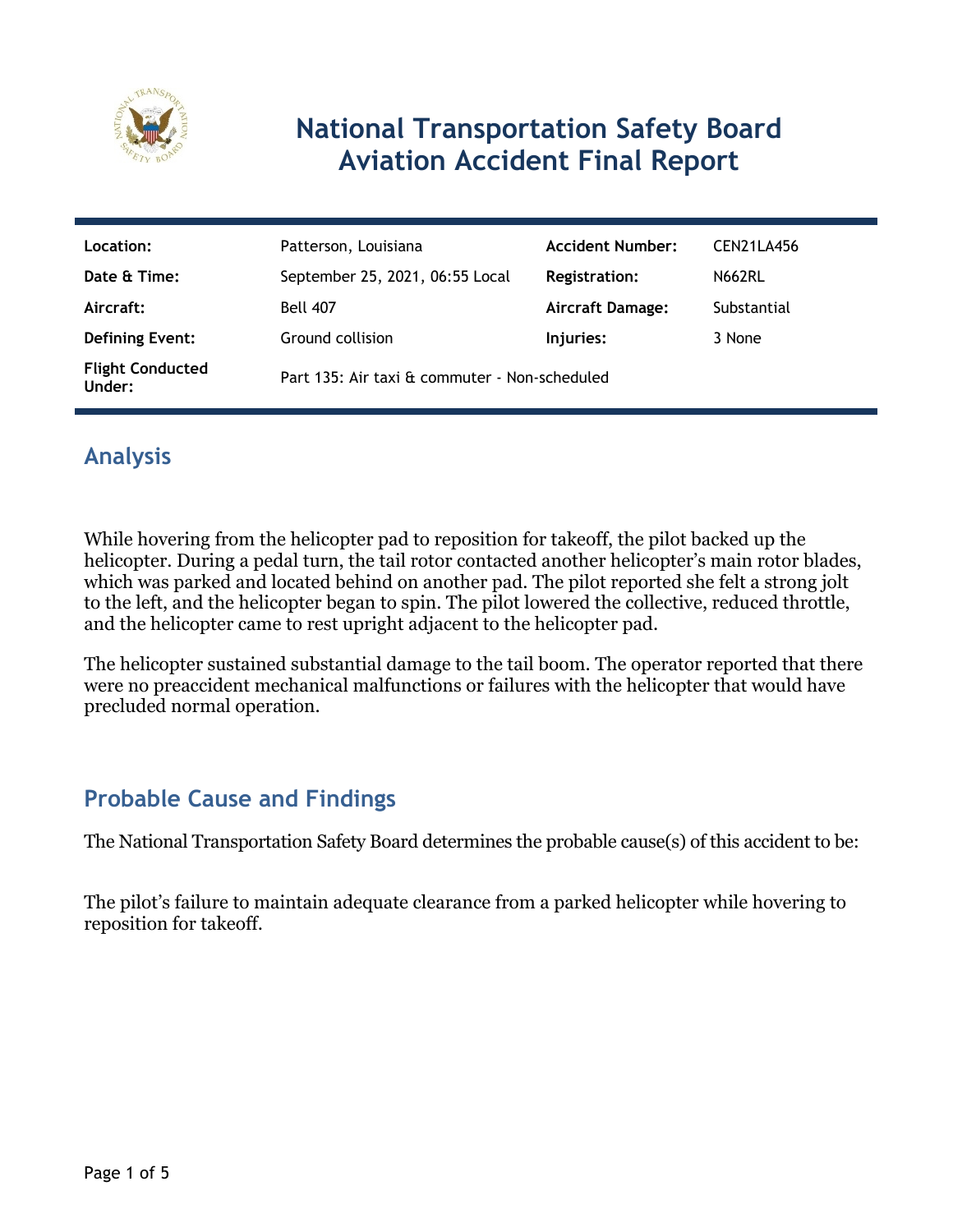### **Findings**

Personnel issues **Monitoring environment** - Pilot **Environmental issues** Aircraft - Awareness of condition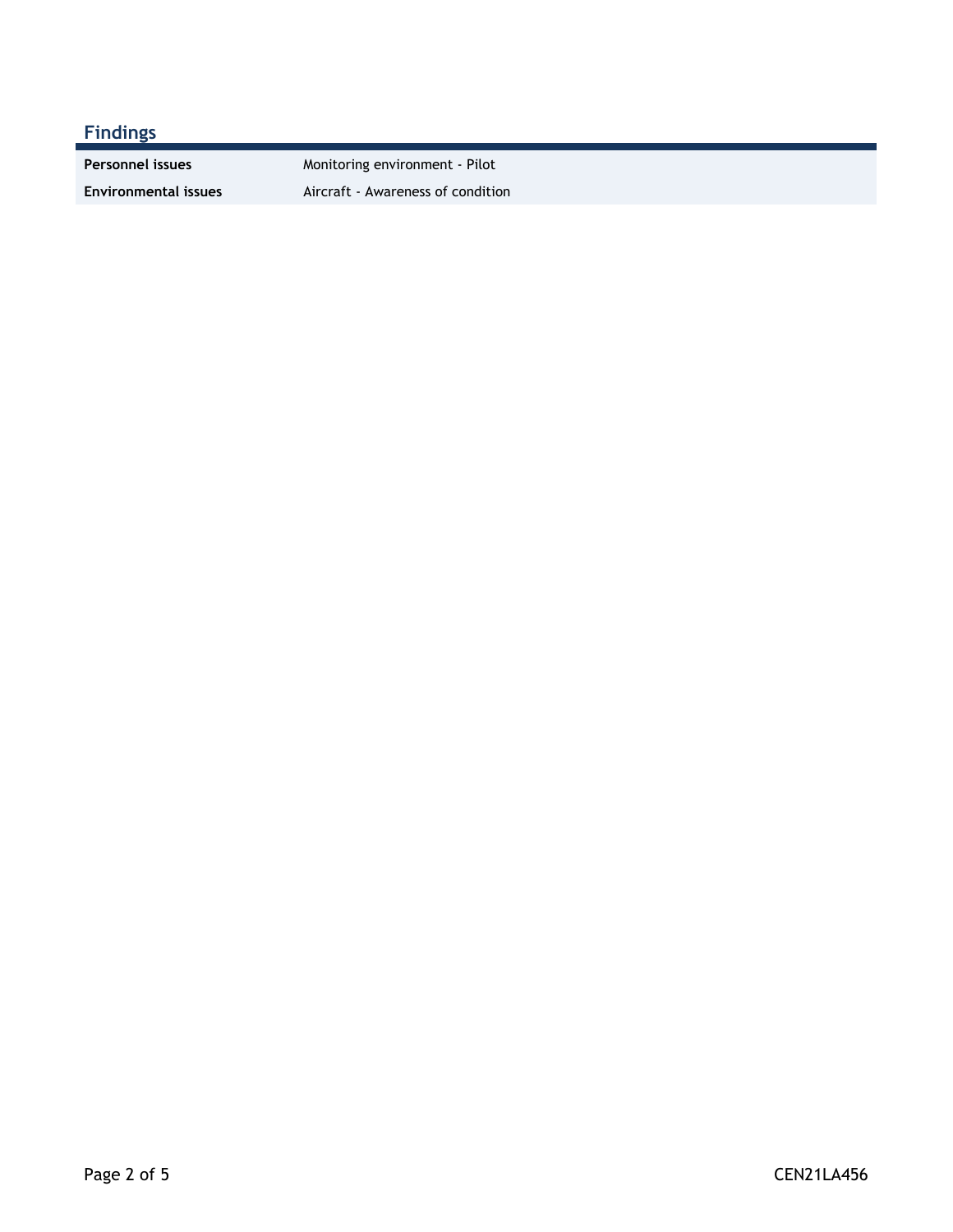# **Factual Information**

#### **History of Flight**

**Taxi-into takeoff position** Ground collision (Defining event)

#### **Pilot Information**

| Certificate:                     | Commercial; Flight instructor                                                                                                                                                                                                                     | Age:                              | 25, Female      |
|----------------------------------|---------------------------------------------------------------------------------------------------------------------------------------------------------------------------------------------------------------------------------------------------|-----------------------------------|-----------------|
| Airplane Rating(s):              | None                                                                                                                                                                                                                                              | Seat Occupied:                    | Right           |
| <b>Other Aircraft Rating(s):</b> | Helicopter                                                                                                                                                                                                                                        | <b>Restraint Used:</b>            | 4-point         |
| Instrument Rating(s):            | Helicopter                                                                                                                                                                                                                                        | <b>Second Pilot Present:</b>      | No              |
| Instructor Rating(s):            | Helicopter                                                                                                                                                                                                                                        | <b>Toxicology Performed:</b>      |                 |
| <b>Medical Certification:</b>    | Class 1 Without<br>waivers/limitations                                                                                                                                                                                                            | Last FAA Medical Exam:            | October 8, 2020 |
| <b>Occupational Pilot:</b>       | Yes                                                                                                                                                                                                                                               | Last Flight Review or Equivalent: | May 1, 2021     |
| <b>Flight Time:</b>              | 1479 hours (Total, all aircraft), 255 hours (Total, this make and model), 1479 hours (Pilot In<br>Command, all aircraft), 142 hours (Last 90 days, all aircraft), 36 hours (Last 30 days, all<br>aircraft), 5 hours (Last 24 hours, all aircraft) |                                   |                 |

#### **Aircraft and Owner/Operator Information**

| Aircraft Make:                    | Bell                               | <b>Registration:</b>                     | <b>N662RL</b>              |
|-----------------------------------|------------------------------------|------------------------------------------|----------------------------|
| Model/Series:                     | 407                                | <b>Aircraft Category:</b>                | Helicopter                 |
| Year of Manufacture:              | 1997                               | <b>Amateur Built:</b>                    |                            |
| Airworthiness Certificate:        | Normal                             | <b>Serial Number:</b>                    | 53203                      |
| Landing Gear Type:                | None; Skid                         | Seats:                                   | 7                          |
| Date/Type of Last Inspection:     | September 24, 2021 AAIP            | <b>Certified Max Gross Wt.:</b>          | 5250 lbs                   |
| Time Since Last Inspection:       |                                    | Engines:                                 | 1 Turbo shaft              |
| Airframe Total Time:              | 25222 Hrs as of last<br>inspection | <b>Engine Manufacturer:</b>              | Rolls Royce                |
| ELT:                              | C126 installed, not activated      | <b>Engine Model/Series:</b>              | 250-C30                    |
| <b>Registered Owner:</b>          |                                    | <b>Rated Power:</b>                      | 650 Horsepower             |
| Operator:                         |                                    | <b>Operating Certificate(s)</b><br>Held: | Commuter air carrier (135) |
| <b>Operator Does Business As:</b> | RLC, LLC                           | <b>Operator Designator Code:</b>         | <b>YTRA</b>                |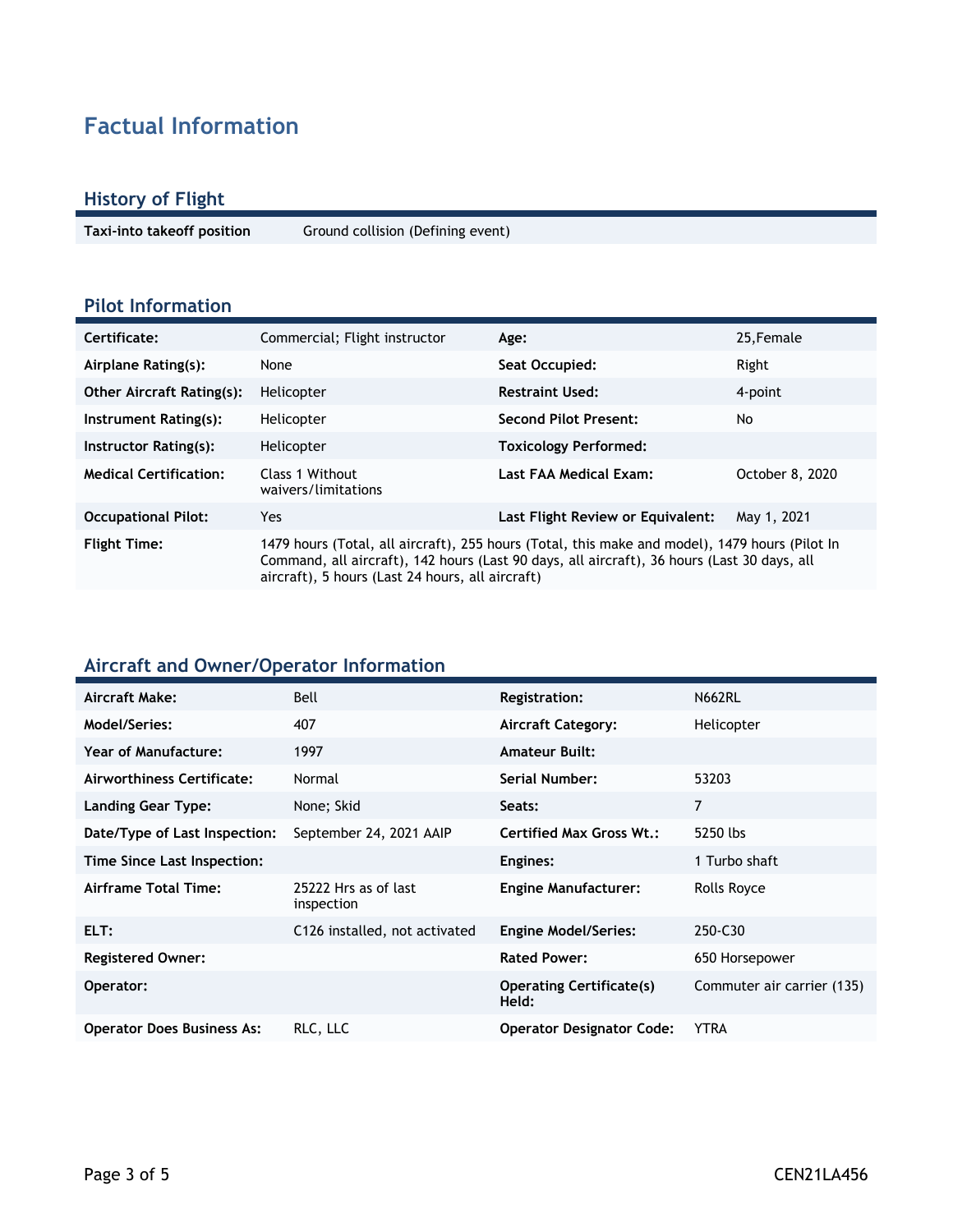### **Meteorological Information and Flight Plan**

| <b>Conditions at Accident Site:</b>     | Visual (VMC)           | <b>Condition of Light:</b>                     | Day              |
|-----------------------------------------|------------------------|------------------------------------------------|------------------|
| <b>Observation Facility, Elevation:</b> | KPTN, 9 ft msl         | Distance from Accident Site:                   | 1 Nautical Miles |
| <b>Observation Time:</b>                | 07:01 Local            | Direction from Accident Site:                  | 18°              |
| <b>Lowest Cloud Condition:</b>          | Few / 200 ft AGL       | Visibility                                     | $0.25$ miles     |
| Lowest Ceiling:                         |                        | Visibility (RVR):                              |                  |
| Wind Speed/Gusts:                       |                        | <b>Turbulence Type</b><br>Forecast/Actual:     | None / None      |
| <b>Wind Direction:</b>                  |                        | <b>Turbulence Severity</b><br>Forecast/Actual: | N/A / N/A        |
| <b>Altimeter Setting:</b>               | 30.11 inches Hg        | Temperature/Dew Point:                         | 14°C / 14°C      |
| <b>Precipitation and Obscuration:</b>   | Moderate - None - Mist |                                                |                  |
| <b>Departure Point:</b>                 | Patterson, LA          | Type of Flight Plan Filed:                     | Company VFR      |
| Destination:                            |                        | <b>Type of Clearance:</b>                      | <b>VFR</b>       |
| <b>Departure Time:</b>                  |                        | Type of Airspace:                              | Class G          |

# **Airport Information**

| Airport:                  | HARRY P WILLIAMS MEML PTN | <b>Runway Surface Type:</b>                |      |
|---------------------------|---------------------------|--------------------------------------------|------|
| <b>Airport Elevation:</b> | 8 ft msl                  | <b>Runway Surface</b><br><b>Condition:</b> | Dry  |
| Runway Used:              |                           | IFR Approach:                              | None |
| Runway<br>Length/Width:   |                           | VFR Approach/Landing:                      | None |

## **Wreckage and Impact Information**

| Crew Injuries:         | 1 None | <b>Aircraft Damage:</b> | Substantial                |
|------------------------|--------|-------------------------|----------------------------|
|                        |        |                         |                            |
| Passenger<br>Injuries: | 2 None | <b>Aircraft Fire:</b>   | None                       |
| Ground Injuries:       |        | Aircraft<br>Explosion:  | None                       |
| Total Injuries:        | 3 None | Latitude,<br>Longitude: | 29.709043, -91.335891(est) |